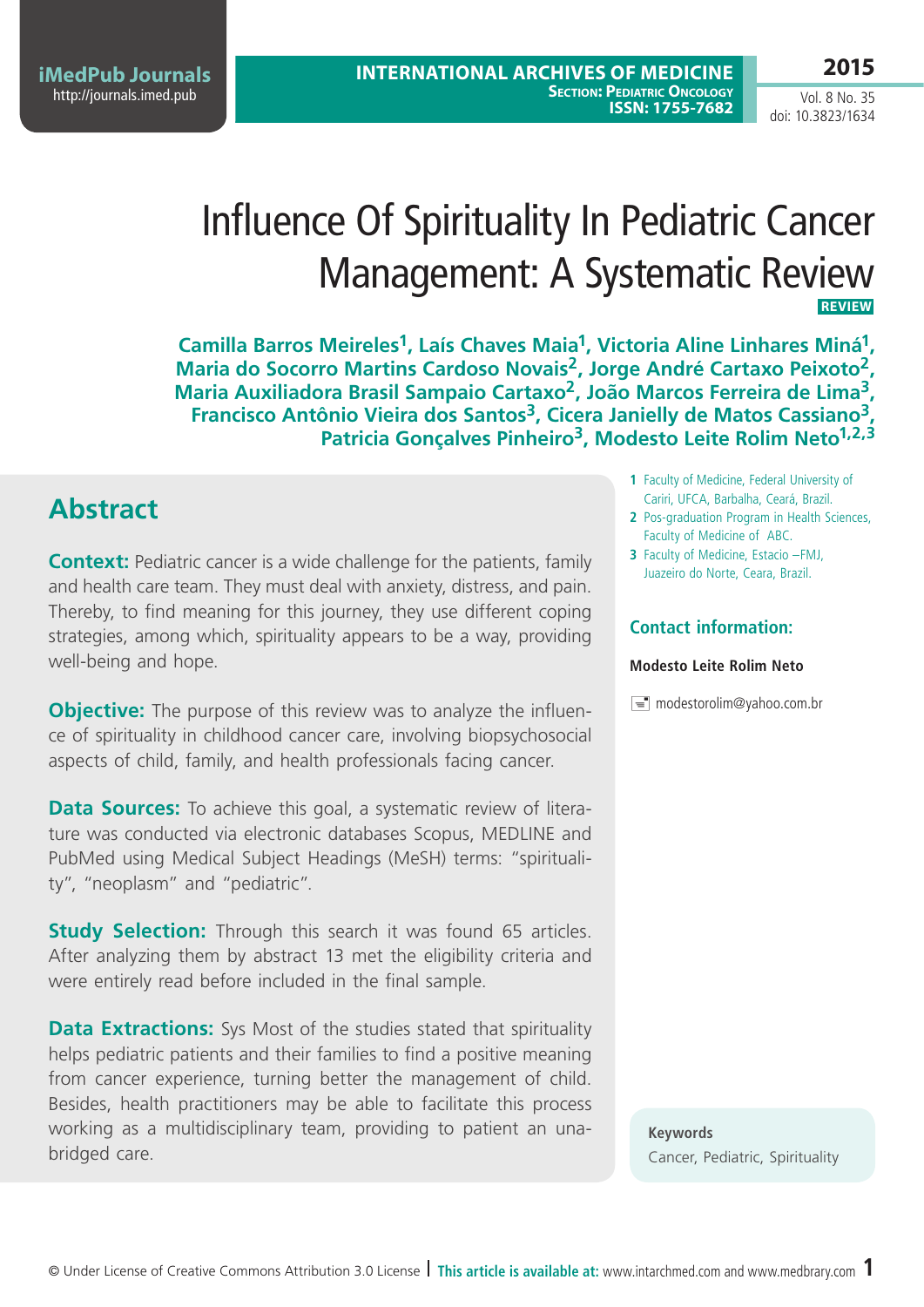**2015**

Vol. 8 No. 35 doi: 10.3823/1634

**Results:** In this context, previous studies stated that when health care team respects patient's spirituality their connection becomes stronger allowing confidence to take place, promoting treatment engagement. Spirituality also revealed to be a psychological support that acts improving life's quality.

**Conclusion:** So, it is necessary to promote a deep discussion about this topic since graduation, providing humanized care to child with cancer by qualified health practitioners.

### **Introduction**

Childhood cancer has a profound impact on the lives of children and their families and requires them to face many stressors and challenges. [1] Pediatric palliative care, such as spirituality, became a priority in health care field when the Initiative for Pediatric Palliative Care was established in 1998 as an education research forum for pediatric palliative care [2, 3] and have been gaining acceptance throughout the world since then. [4]

Spirituality will be defined during this study as "an attachment to or regard for things of the spirit as opposed to material or worldly interests" [5] and faith will be defined as "giving credit to, believing, trusting." [5, 6]

Haase [7] has proposed that hope and spiritual perspective are important to helping patients derive positive meaning from their cancer experience [8] and Palliative care seeks to relieve the emotional, social, and spiritual distress produced by these life-limiting conditions, to assist in complex decision making, and to enhance quality of life. [8, 9, 10]

Parents who have a child with a life-threatening illness, such as cancer, are experiencing a tragedy. [2] From the moment of diagnosis, through the many treatment modalities, until remission or death, a parent is consumed with his or her child's illness, treatment, and finding a cure. [11] Parents require emotional, informational, spiritual, practical, physical, and psychosocial support to make it through this time of crisis. [12]

Physicians may be able to facilitate formulation of peace of mind by giving parents high-quality medical information, including prognostic information, and facilitating parents' trust. [13] As a result physician should work in a multidisciplinary team consisting of registered nurses, child life specialists, a psychologist, social worker, pharmacist, clinical dietitian, data manager, occupational therapist, physiotherapist, and secretarial support. [12]

The purpose of this study was to analyze the influence of spirituality in childhood cancer care, involving biopsychosocial aspects of child, family, and health care team facing the disease.

## **Methods**

The present study is a systematic review of literature. At first, a search of the literature was conducted via international electronic databases Scopus, MEDLINE and PubMed in 10 May 2014. The search terms browsed in databases were "spirituality", "neoplasm" and "pediatric" using Medical Subject Headings (MeSH) terms with no time limit. For assessing risk of bias of individual studies, where a title or abstract seemed to describe a study eligible for inclusion, the full article was examined to assess its relevance based on the inclusion criteria. Three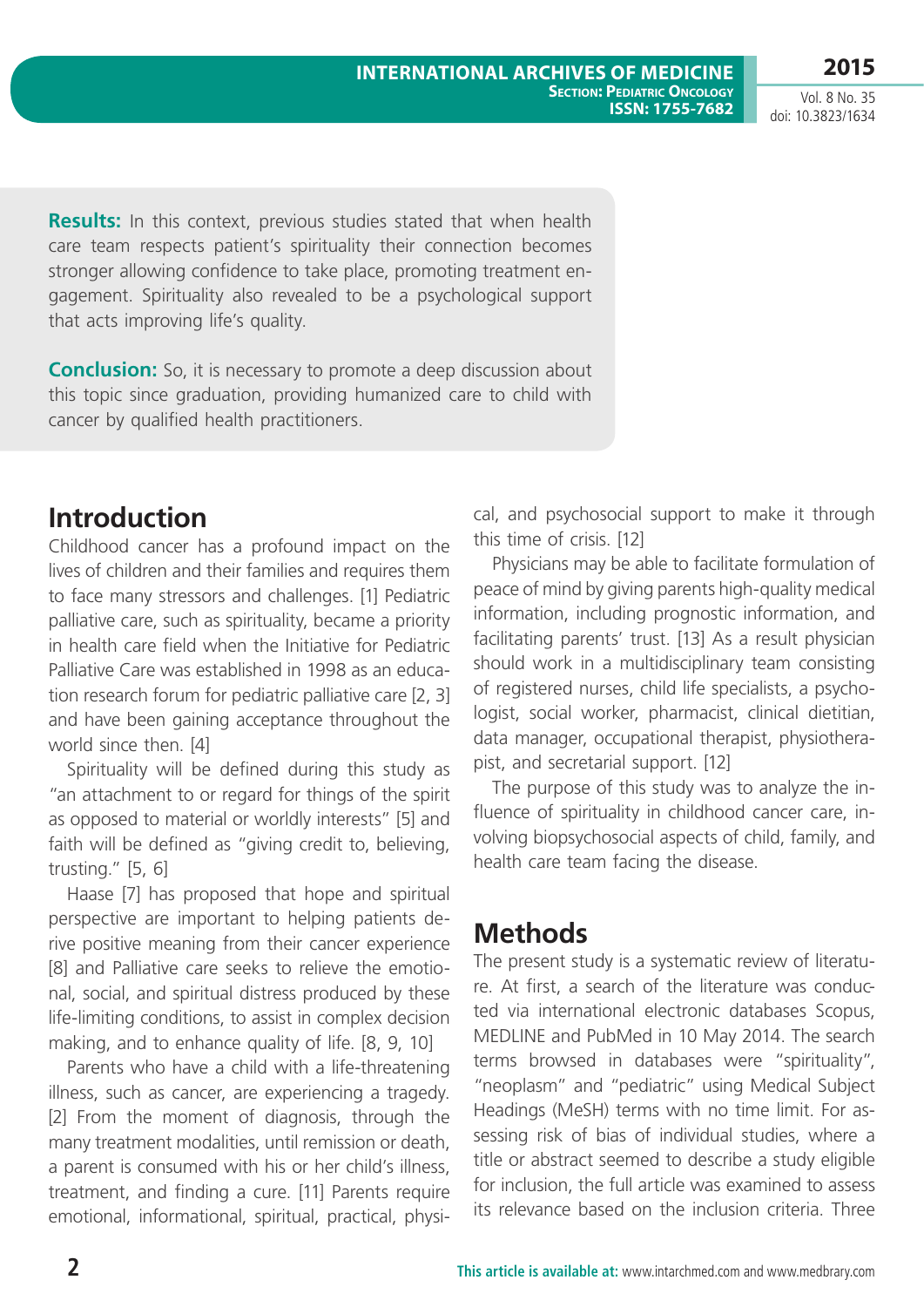**2015**

independent researchers (CM, LC, VM) conducted a three-step literature search. Any discrepancies between the three reviewers who, blind to each other, examined the studies for the possible inclusion were resolved by consultations with two senior authors (MR, CS).

The article analysis followed previously determined eligibility criteria. The studies must have met all the following criteria for inclusion: (1) manuscripts written in English; (2) original articles with online accessible full text available in Coordination of Improvement of Higher Education Personnel (CAPES) Journal Portal, a virtual library linked to Brazil's Ministry of Education and subjected to content subscription; (3) articles about spirituality in management of pediatric cancer; and (4) prospective or retrospective observational (analytical or descriptive, except case reports), experimental or quasi-experimental studies.

We adopted the following exclusion criteria: (1) other designs, such as case reports, series of cases, review of literature, and commentaries; (2) non-original studies, including editorials, reviews, prefaces, brief communications, and letters to the editor; (3) full text not available in CAPES; (4) author's name not disclosed; and (5) out of context.

Then, each paper in the sample was read in entirety, and data elements were then extracted and entered into a matrix that included authors, publication year, description of the study sample, and main findings. Some of the studies dealt not only with spirituality influence on child cancer patients, but also in their parents, close relatives and health care team.

Thus, to provide a better analysis, the next phase involved comparing the studies and grouping, to facilitate our study, the results regarding the studied subject were classified into four categories: how spirituality affects the health care team and the parents; spirituality bringing other motivating feelings; spirituality helping in difficult decisions; and how spirituality affects the patient.

To achieve a high standard of reporting we have adopted 'Preferred Reporting Items for Systematic Reviews and Meta-Analyses' (PRISMA) guidelines. The PRISMA Statement consists of a 27-item checklist and a four-phase flow diagram for reporting in systematic reviews and meta-analyses. PRISMA includes the broader effort to improve the reporting of different types of health research, and in turn to improve the quality of research used in decisionmaking in healthcare. Beside this we based our eligibility criteria in PICO (Patient, Problem, Population; Intervention; Comparison, Control, Comparator; Outcomes) process.

### **Results**

Initially, the aforementioned search strategies resulted in 65 references. After analyzing title and abstract according to the eligibility criteria 13 articles were included in the final sample. From this total, fifteen (23.0%) manuscripts were found in Scopus database, twenty-five (38, 46%) in PubMed database and twenty-five (38, 46%) in MEDLINE databases. **Figure 1.**

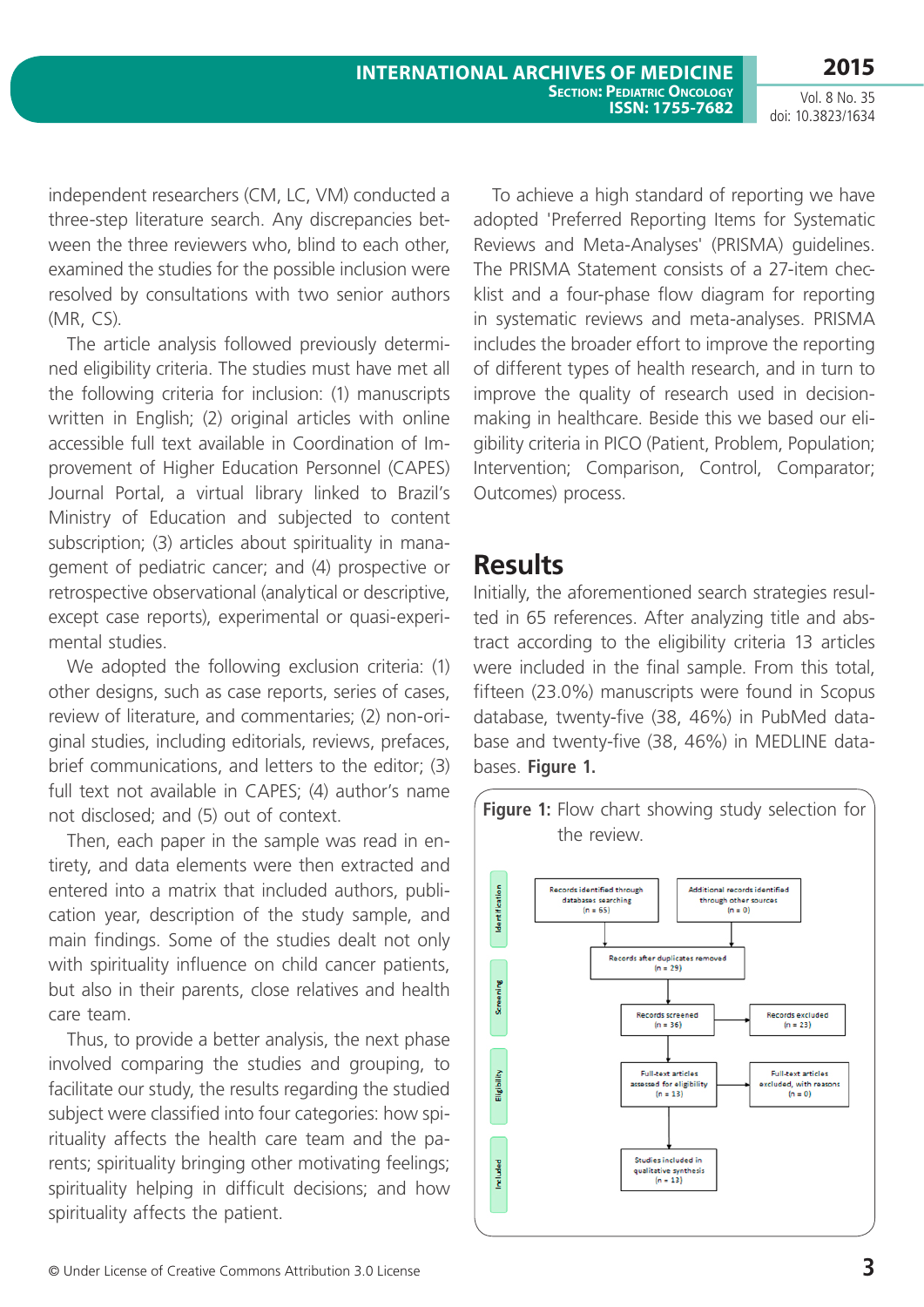**Table 1** synthetize all studies included in the final sample and all data elements used during the data analysis process. The 13 studies were distributed in the previously determined four categories as follows: how spirituality affects the health care team and the parents; spirituality bringing other motivating feelings; spirituality helping in difficult decisions; and how spirituality affects the patient. **(Table 1)**

| <b>Authors</b>                                                 | <b>Journal</b>                | <b>Category</b>                                                        | <b>Main Findings</b>                                                                                                                                                                                                                                                                                                                                                                                                                                                                                              |
|----------------------------------------------------------------|-------------------------------|------------------------------------------------------------------------|-------------------------------------------------------------------------------------------------------------------------------------------------------------------------------------------------------------------------------------------------------------------------------------------------------------------------------------------------------------------------------------------------------------------------------------------------------------------------------------------------------------------|
| Feyh JM, Levine<br>GE, Clay K [2]                              | Am J Hosp<br>Palliat Care     | How spirituality<br>affects the health<br>care team and the<br>parents | Findings from the data suggested a process of finding meaning<br>which helps close relatives to let go of what they cannot control<br>while holding on to what they can control. Social change<br>implications of this study may include improving health care<br>programming for close relatives utilizing supportive-expressive<br>measures. This programming may promote mental health of<br>the close relatives who will learn to deal with their adjustment<br>difficulties and improve their coping skills. |
| Tamburro RF,<br>Shaffer ML,<br>Hahnlen NC, et<br>al1[4]        | J Palliat Med                 | Spirituality helping in<br>difficult decisions                         | Children with complex, life-limiting conditions and their families<br>referred to a palliative care service commonly verbalize goals<br>related to health maintenance and independence. Anticipating<br>this expectation may foster communication and improve patient<br>care.                                                                                                                                                                                                                                    |
| Kamper R,<br>Van Cleve L,<br>SavedraM [15]                     | J Spec Pediatr<br><b>Nurs</b> | How spirituality<br>affects the patient                                | Children's care will be enhanced when given the opportunity to<br>express their spiritual and relational concerns.                                                                                                                                                                                                                                                                                                                                                                                                |
| Zelcer S,<br>Cataudella D,<br>Cairney AE, et<br>al [16]        | Arch Pediatr<br>Adolesc Med   | Spirituality bringing<br>other motivating<br>feelings                  | The neurologic deterioration that characterizes the dying<br>trajectory of children with brain tumors may create significant<br>challenges for health care professionals and the children's parents,<br>supporting the need for increased awareness of the distinct issues<br>in the palliative care of children with brain tumors and for early<br>anticipatory guidance provided for families.                                                                                                                  |
| Hinds PS, Oakes<br>LL, Hicks J, et al<br>$[17]$                | J Clin Oncol                  | Spirituality helping in<br>difficult decisions                         | The definition and the strategies may be used to guide clinicians<br>in helping parents fulfill the good parent role and take comfort<br>afterward in having acted as a good parent.                                                                                                                                                                                                                                                                                                                              |
| Mack JW, Wolfe<br>J, Cook EF, et al<br>$[13]$                  | Arch Pediatr<br>Adolesc Med   | Spirituality bringing<br>other motivating<br>feelings                  | Physicians may be able to facilitate formulation of peace of mind<br>by giving parents high-quality medical information, including<br>prognostic information, and facilitating parents' trust.                                                                                                                                                                                                                                                                                                                    |
| Servitzoglou M,<br>Papadatou D,<br>Tsiantis I, et al<br>$[18]$ | J Clin Oncol                  | How spirituality<br>affects the patient                                | Generally, patients seem to adapt well and focus on the positive<br>aspects of their cancer experience, which enhances the meaning<br>and quality of their life.                                                                                                                                                                                                                                                                                                                                                  |
| Hendricks-<br>Ferguson V [8]                                   | West J Nurs<br>Res            | How spirituality<br>affects the patient.                               | Adolescents in the first two time periods reported significantly<br>higher levels of spiritual well-being (SWB), religious well-being<br>(RWB), and existential well-being (EWB) than those in subsequent<br>time periods. Hope did not significantly vary over time. Hence,<br>time since diagnosis may influence adolescents' levels of SWB and<br>its dimensions during the cancer experience.                                                                                                                 |

|  | Table 1. Spirituality in management of pediatric cancer: studies and main findings. |  |  |  |  |
|--|-------------------------------------------------------------------------------------|--|--|--|--|
|  |                                                                                     |  |  |  |  |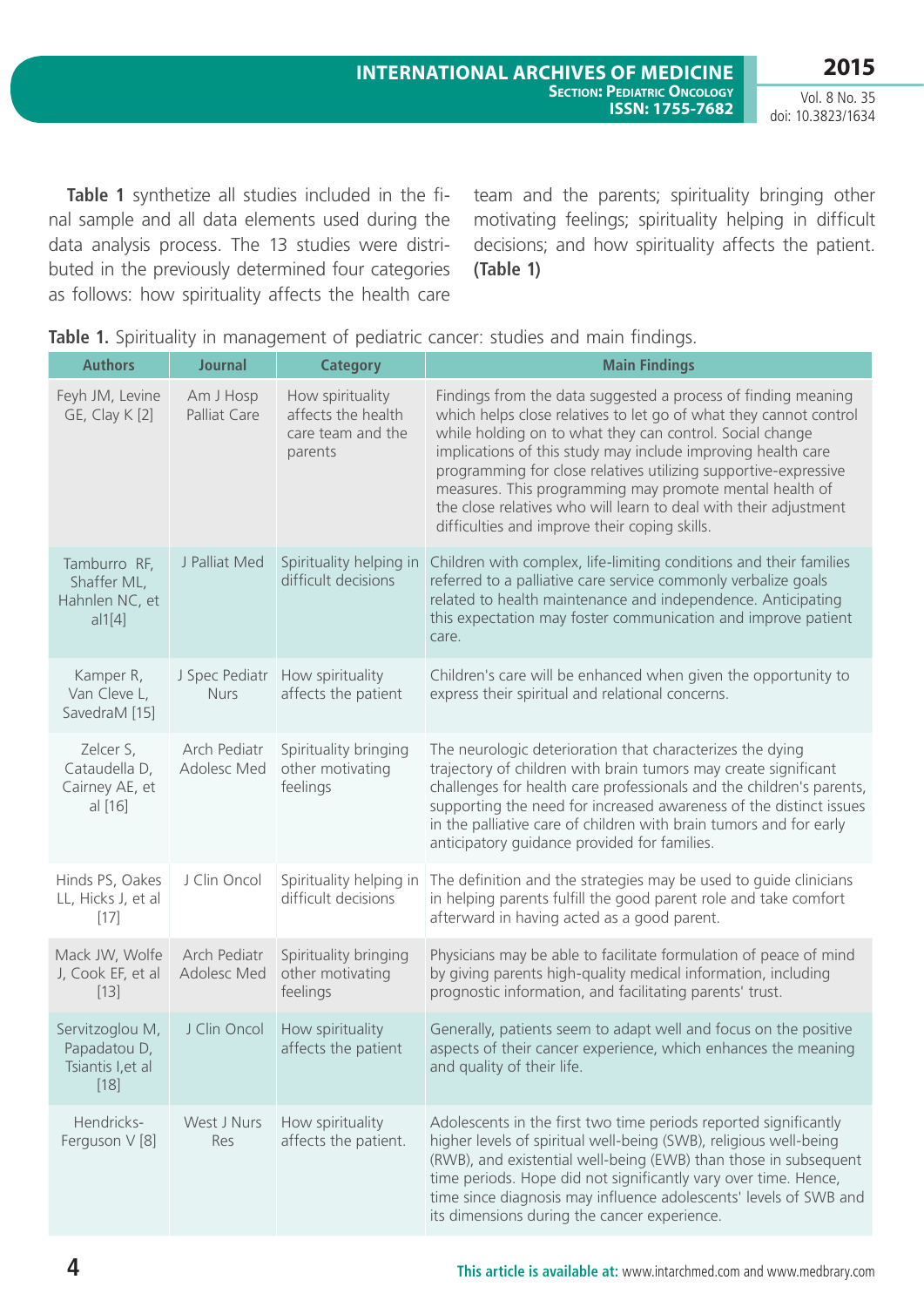**2015**

Vol. 8 No. 35 doi: 10.3823/1634

| Kerr LM,<br>Harrison MB,<br>Medves J, et al<br>$[12]$ | <b>Nurs</b>                                | J Pediatr Oncol How spirituality<br>affects the health<br>care team and the<br>parents | With further refinement, the use of the conceptual framework<br>will provide a methodology for planning care based on the<br>individual needs identified by parents of children with cancer.                                                                                                                                                                                                                              |
|-------------------------------------------------------|--------------------------------------------|----------------------------------------------------------------------------------------|---------------------------------------------------------------------------------------------------------------------------------------------------------------------------------------------------------------------------------------------------------------------------------------------------------------------------------------------------------------------------------------------------------------------------|
| Lim J, Wong M,<br>Chan MY, et al<br>[4]               | Ann Acad<br>Med<br>Singapore               | How spirituality<br>affects the health<br>care team and the<br>parents                 | A substantial proportion of paediatric cancer patients utilises<br>CAM therapies, often without their physician's knowledge.<br>Healthcare providers need to remain cognisant of the potential<br>implications of CAM usage in order to proactively counsel<br>patients.                                                                                                                                                  |
| Hendricks-<br>Ferguson V19                            | <b>Nurs</b>                                | J Pediatr Oncol How spirituality<br>affects the patient                                | Developmental phase and/or gender may influence adolescents'<br>levels of hope, spiritual well-being, religious well-being, and<br>existential well-being as they cope during the cancer experience.<br>The nurse should consider developmental phase and gender<br>when planning interventions to foster hope and spiritual well-<br>being in adolescents' adaptations to the cancer experience.                         |
| Schneider MA,<br>Mannell RC [6]                       | <b>Issues Compr</b><br><b>Pediatr Nurs</b> | How spirituality<br>affects the health<br>care team and the<br>parents                 | In particular, spirituality's influence was described in both a<br>religious and secularized manner with both aspects having a<br>positive influence on coping behaviors among these parents.<br>Health care professionals and nurses in particular have a role<br>to play in facilitating access to spiritual resources as well as<br>acknowledging and accepting the spiritual practices of the<br>families they serve. |
| Woodgate RL,<br>Degner LF {1]                         | <b>Nurs</b>                                | J Pediatr Oncol How spirituality<br>affects the health<br>care team and the<br>parents | This substantive theory provided an understanding of how<br>children and families used the process of keeping the spirit alive<br>in response to them having to experience the phenomenon of the<br>cancer: "getting through all the rough spots."                                                                                                                                                                        |

## **Discussion**

Pediatric palliative care, such as spirituality, does not attempt to postpone or hasten death; rather it focuses on the psychological and spiritual aspects of care, offers a support [20, 2] to relieve the physical, emotional, social, and spiritual distress produced by these life-limiting conditions, to assist in complex decision making, and to enhance quality of life. [21, 22, 14]

Childhood cancer is a challenging disease. [18] In times of stress, the spiritual realm may be a source of comfort and hope. [15] Hope has been described as a protective factor for enhancing resilience and quality of life in pediatric cancer [23,19] realitybased that a positive future exists for themselves and others. [24,8]

### **Spirituality in patients' cancer journey**

This theme captured the importance of children continuing to "live their lives" despite the hardships they were enduring. [16] For example, patients with cancer who are able to develop a sense of peace and equanimity in their cancer experience tend to have better quality of life [13,27] and better psychological health. [13, 26, 27, 28, 29]

In children, spirituality has been defined as the ability to derive personal value and transcend beyond the self through relationships with others. [30, 15] As a result, Kamper R et al [15] searchers elucidates that children's view their parents as a "guardians" of sorts by downplaying symptoms, "acting" like they felt better, and having a cheerful demeanor as they protected their parents/family members. It is like there would always be the scars to remind them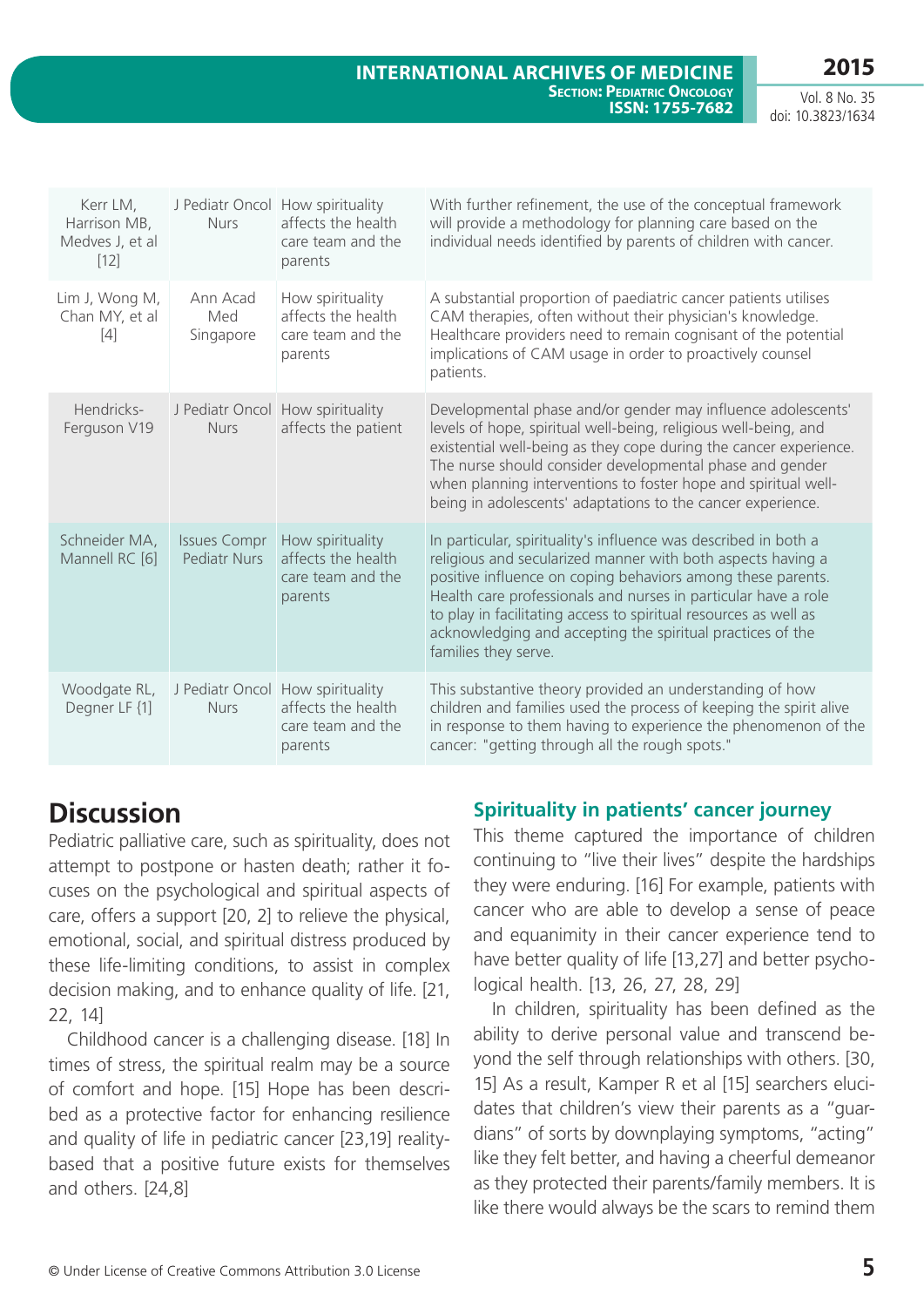**2015**

of the cancer experience, but by getting through, families were better able to cope. [15, 1]

The majority of children sought out God and/or a higher power by praying for/requesting to feel better, be out of the hospital, and care for family and friends. [15] During this process, it was the spirit that helped children and families continue living, even in the face of death.1 Keeping the spirit alive referred to the children's and families' ability to not let the cancer experience get the better of them making the cancer experience something more tolerable. [1]

Additionally, according to Woodgate RL et al [1] children and families associated the spirit with the following four characteristics: (1) a particular mindset or state of mind; (2) a force within or a need to persevere; (3) a passion or wonder for living; and (4) a need to feel connected. The spirit as noted by one child was just not one thing but was "a combination of positive attitude, determination, and perseverance". [1]

Parry C, et al [31] have suggested that the process of psychospiritual growth in adolescent survivors of cancer may be related to long-term psychosocial well-being. [8] Survivors of childhood cancer, generally, seem to adapt well and focus on the positive aspects of their cancer experience by their spiritual growth. They described self as more mature than their peers and as being able to manage major difficulties in life with increased self-confidence, determination, and resilience. [18] As suggested by other researchers, it is believed that the fact that they survived such a devastating experience enhanced their appreciation of life, as a result of which they refused to worry about few physical limitations. [32,18]

According to Tamburro, RF et al [14] fifteen of the 39 (38%) patients/families that acknowledged that spirituality was important to them opted for some limitation of support as compared with only 2 of the 9 (22%) patients/families that expressed that spirituality was not important to them. [14]

#### **Regarding adolescents**

Fowler [33] incorporated these ideas into his Stages of Faith and asserted that during the school-age years, children's social interactions and experiences are closely related to what they think about religion.15 Additionally, developmental phase and/or gender may influence adolescents' levels of hope, spiritual well-being, religious well-being, and existential well-being as they cope during the cancer experience. For example, girls are more hopeful and reported higher spiritual well-being than boys. [14] Thus, adolescent boys with cancer may have more difficulty adapting to cancer than girls. [34, 14]

The difference in hope may also be attributed to the cognitive maturity of the middle adolescent compared with the early adolescent. [14] The middle adolescents may have sought and/or used religion more to cope with the uncertainty of their illness and to search for answers to questions related to their illness (Why me? What will happen if I die? Will I go to heaven?). [14]

Tebbi CK, Mallon JC, Richards ME [35] indicated that the majority of the adolescents reported a belief in God as a source of support for coping with their illness and that religion offered a sense of security in the face of death. [8] This faith was perceived to be a source of comfort during trying times. The act of prayer, in particular, was perceived to be extremely powerful and important. [6] The adolescents prayed for "forgiveness of sins" and asked for God's love, energy and care. Sometimes, adolescents find another ways to feel closer to god, like play an instrument or ask relatives to pray for them 15

However, religion is not the only means through which people foster their spirituality. For many, faith has a secular or nonreligious component that can be equally important in satisfying their spiritual needs. [36, 6]

Also, Landolt MA, Vollrath M, Ribi K [37] found lower socioeconomic status to be associated with more use of religious coping strategies among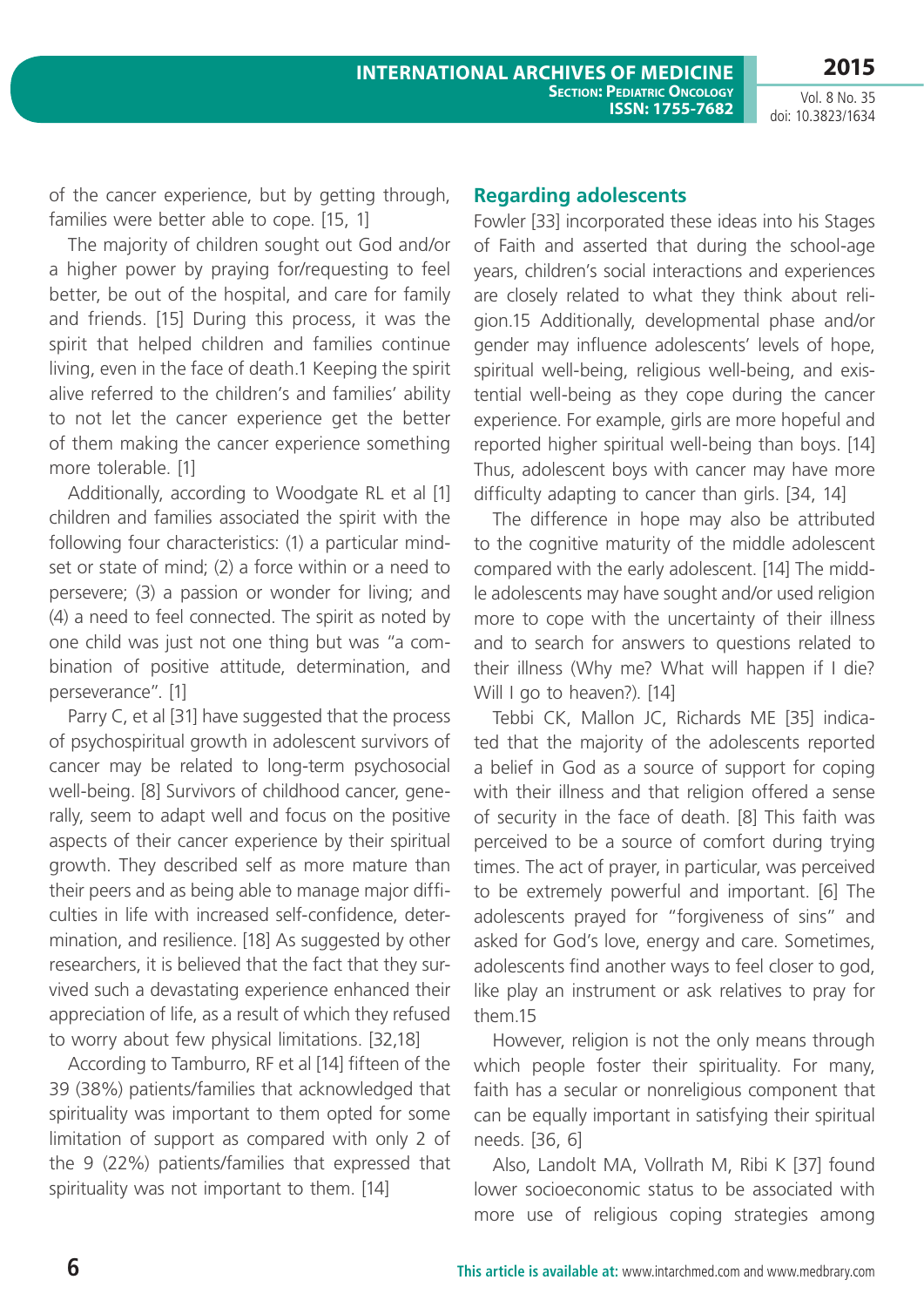school-age children and adolescents from 3 populations (accidents, newly diagnosed cancer, and diabetes). [37, 19]

Therefore, pediatric cancer experience may create significant challenges for health care professionals and the children's parents, supporting the need for increased awareness of the distinct issues in the palliative care of children with cancer and for early anticipatory guidance provided for families. [16]

### **Spirituality helping family cope with the pediatric cancer experience**

Despite increasing survivorship, childhood cancer is nonetheless still a very traumatic phenomenon. To the parents it could be like to live through and bear witness to their child actively dying. [16] Thus, parents describe the diagnosis and treatment of child with cancer as one of the most stressful times in their lives. [38, 39, 40, 41, 42, 43]

The spiritual beliefs possessed by the parents appeared to offer a great deal of comfort to them while dealing with their child's illness. Spirituality was described as being highly personal and extremely powerful in its own right [6]. One factor that helps parents to make these decisions and remain satisfied with them afterward is deciding as they believe a good parent would decide. All the time two things are passing by these parents' minds "doing what a good parent would do" or "deciding as a good parent would." [17]

The qualitatively derived definition of being a good parent to a child with incurable cancer is: making prudent decisions in best interest of child (even when parent would prefer different course); being a good life example: trying to live life that teaches child to behave in positive ways; letting the lord lead: Bringing child up to know God and find comfort in his constant presence; and letting child know that parent prays for child every day. [17]

Some parents discussed the inherent power and importance of prayer as an act in and of itself. For those individuals identifying themselves as being spiritual, prayer was believed to be a powerful tool that assisted them in their ability to cope and in their child's ability to heal. Others described this power of prayer in terms of it actually affecting change in their children by having a direct, positive impact on their health or a positive light. It was evident that most of these men and women were willing to entrust their prayers to God and believed this practice to be a positive way in which they could support their child who was ill. [6]

In addition, parents of children who have died of cancer report that their sense of having been a good parent at the end of their child's life helps them to emotionally survive the experience and the child's loss. [44] Likewise, among parents whose child died in a pediatric intensive care unit, 73% identified faith-based sources of comfort at the end of their child's life. [42, 17]

Besides, parents are faced with challenges in ensuring that their child's pain is managed, their psychological and spiritual needs are being met, and their quality of life is maintained until death. [2] Having "something else to try" before giving up seems to instill a sense of hope and perhaps gives families the sense that they are still active in trying to cure the illness. [6] As a result, parents at times viewed the cancer experience either as a challenge and test of one's strength, or as an overall loss and devastating defeat. [1]

In this context, parent's inability to alleviate the pain and difficulties at death creates long-term emotional turmoil.2 Kreichbergs U, et al [46] found that the inability to alleviate the physical pain of a child near death and a difficult moment of death affected parents years after the child's death. Spirituality may help this context promoting mental health for the close relatives who will learn to deal with their adjustment difficulties and improve their coping skills. [2] Suggests palliative care should begin at the time of diagnosis and continue concurrently with curative therapy, taking a more predominant role at end of life. [8, 47]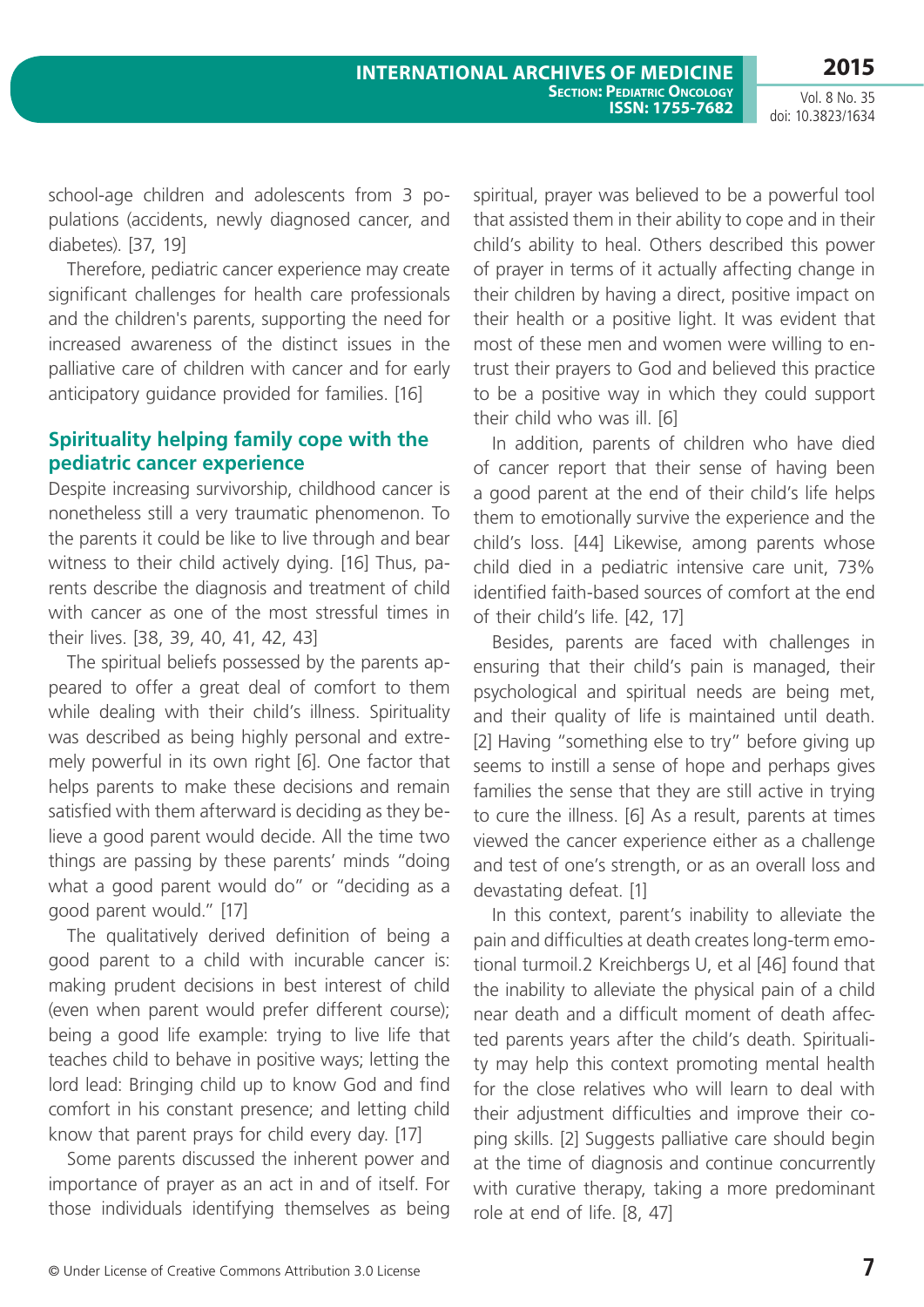Relatives' challenges are far to end in this topic. They still have to balance their own jobs, financial stressors, and care of their other children. [16] In addition they usually have to deal with concerns about their financial situation, adapting it to a new life style. [12] Sometimes they overlook these aspects and focus only on giving support. Giving support also provided a sense of value to their experience. These close relatives are highly reliant on their faith and their belief in God to get them through this process. [2]

According to Jenkins RA, Pargament KI [48] most parents described their spirituality as being an effective coping mechanism. The strength of spiritual beliefs is in their ability to serve multiple purposes including support, solace, and personal meaning. [6] In Schneider MA, Mannell RC [6] interview survey respondents reported that is a higher power that controls everything, so when things get really bad God is there supporting them, keeping them strong.

Additionally, based on the definitions provided in the The Strength of the Ontario framework (SCNF), the need "working through feelings of death and dying" could be classified as either a spiritual need (death and dying) or an emotional need (feelings). [12] That's another important point in parents pediatric cancer experience: talking about death and dying with their child. [16] Parents observed that their child was aware of and accepted the reality of the advanced stage of illness before they were. Often the child guided the parents through the process of closure and saying goodbye. [16]

As the illness experience induce existential crisis to the family; the diagnosis of cancer and the possibility of death call into question personal beliefs about life's meaning. [49, 50, 13] As a result some decisions may be regret by the parents. Some parents who had not discussed death with their child expressed regret in not doing so. Reasons as to why they did not talk to their child about death included being in denial and not wanting to destroy the hope they and their child had for a cure. [16] This is not to say that these same parents did not experience doubts surrounding their faith and its ultimate role in the health of their child. [6]

Another coping mechanism identified by parents was finding spiritual strength through maintaining hope as well as from the courage and resilience of their child. [16] Faith was believed to have been a tremendous source of support for most of these parents throughout their childhood cancer journey.6 In addition, spirituality have helped making decisions like wanting their child to die in his or her own home, surrounded by loved ones, and parents having the desire to be the primary care giver for their child up to the end.[16]

### **Spirituality helping health care team supporting families at cancer journey**

The interaction between the child's health care staff, the child, and the family is vital to the parents' beliefs, that care for their child is acceptable and responsive. [51,2] Understanding this fact and exploring the means to ease this psychological difficult trajectory should be paramount to the professional caregivers involved with the family's care. [6] In the few studies that have addressed caregiver spirituality in relation to children with life threatening illnesses, religion has been described as serving as something participants relied on to cope more constructively with the illness. [52, 53, 54]

Clinicians must be aware of the resilience of our patients and must try to include them, when possible, in health care decision making. [16] It is essential for health care professionals to acknowledge the importance of spirituality and faith for this particular patient population. [6] A better understanding of what these children and their families go through at the end of life would help us more successfully address their needs. [16] Fovcr example, the information given to parents at the time of diagnosis and treatment of their child's cancer should be provided more than once, as parents are only able to retain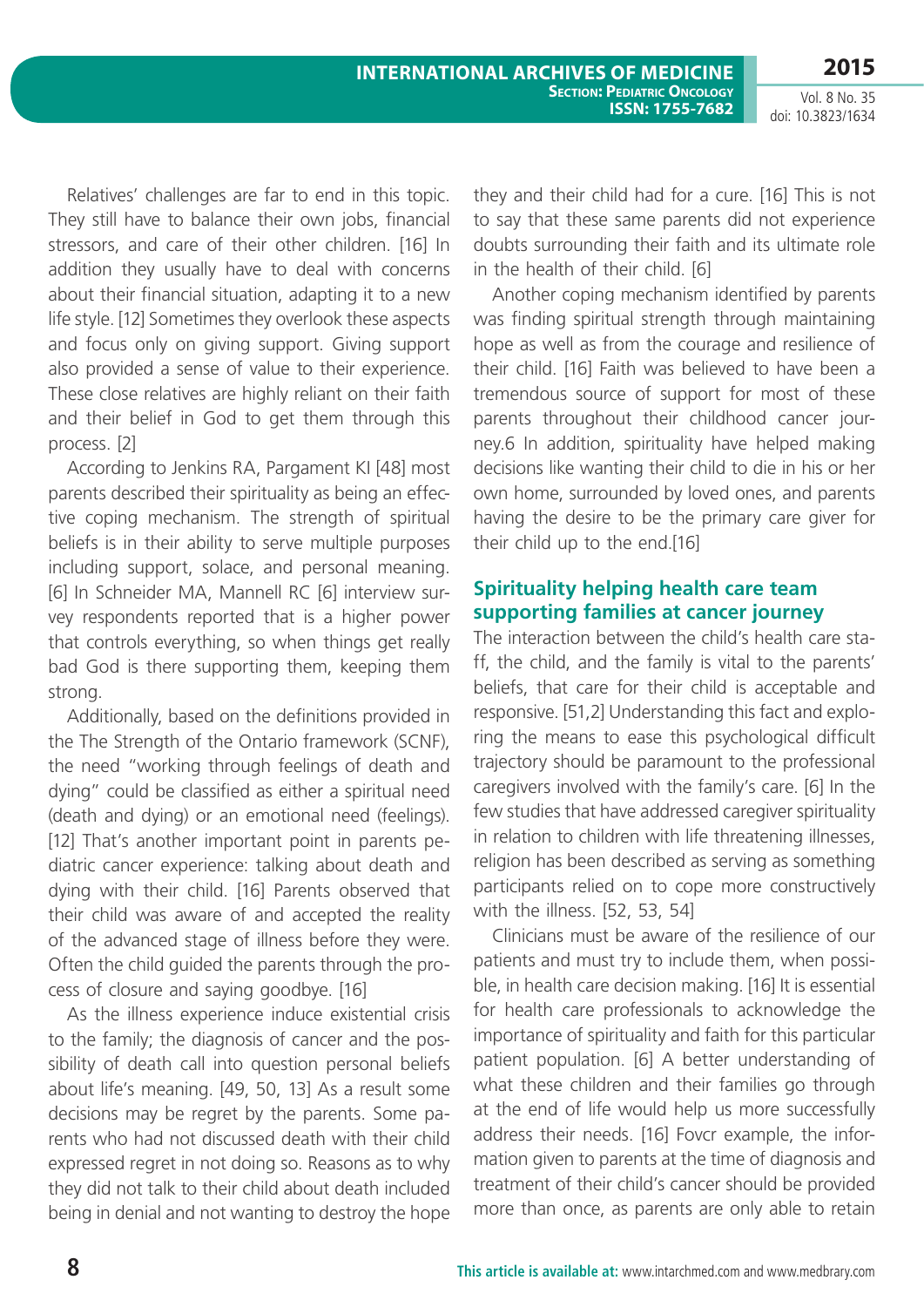small amounts of information during periods of distress. [12, 41 ,43 ,55, 56, 57, 58] However, physicians worry about the extent to which their communication causes distress, particularly when they have to deliver very bad news. Substantial literature suggests that perhaps as a result of these feelings, physicians avoid giving clear and direct prognostic information. [13, 59, 60]

Health care practitioners could serve as facilitators in securing spiritual resources for those parents who may have difficulty securing them on their own. Offering a visit from the hospital's spiritual advisor or offering to contact their own spiritual advisor upon their behalf may be a start in securing necessary resources for them. [6] Health care professionals should provide ongoing assessment of adolescents' levels of hope, spiritual well-being (SWB) and its dimensions, and perceived stressors associated with the cancer experience and should plan interventions that foster use of SWB as a coping resource.8

In facilitating a spiritual relationship for families in distress, health care professionals may themselves experience a certain degree of spiritual distress [61, 6]

According to Mack JW, Wolfe J, Cook EF, et al [62] parent's peace of mind was not associated with the child's physician-rated prognosis or with the amount of time that had elapsed since diagnosis but with high-quality information they receive from the health care team and with a strong sense of trust in the physician communication behavior including prognostic disclosure. [13]

Parents' intellectual and emotional awareness of their child's incurable disease appears to be influenced by the type and amount of information provided to them by their child's clinicians. [62, 63] Clinicians' reactions also influence parents' level of trust at a time when trust is essential to meet the child's and family's needs. [64, 65, 17]

To ensure that we as clinicians are aware of our patients' wishes, these issues should be sensitively explored early in the stage of illness when cognition and communication are not impaired.[16] Families who were linked with a supportive community physician and home care services believed that their needs were met and they were well supported at home. Families who did not have access to such a network often felt lost and abandoned. [16]

The health care team should not only do ethical obligation, but also in doing so they may be able to help alleviate the deep personal and existential suffering that parents experience as they care for their children with cancer. [13]

Hinds PS, Oakes LL, Hicks J, et al17 findings also indicate that parents benefited from their child's clinicians showing emotion about the child's clinical situation and telling them that they are good parents.

It has been suggested that nursing staff can be an integral part of this process by talking and listening to those who wish to discuss their spiritual beliefs; by engaging in prayer; and by mobilizing spiritual resources, when needed. [66, 1]

Nurses may feel hesitant and awkward about initiating conversations that are related to spirituality, yet this is an important part of care. Children will talk about these topics especially with nurses with whom they've established a relationship. [15] Thus, nurses should consider developmental phase and gender when planning interventions to foster hope and spiritual well-being in adolescents' adaptations to the cancer experience. [19] Theymight use questions like "Some children while they are sick do things to feel close to God (or a higher power). Have you done anything like that? If so, what did you do?" or "Some children pray when they don't feel good or are unhappy. Do you pray?" guide to broach the subject of spirituality. [15]

According to Kerr LM, Harrison MB, Medves J, et al [12] and Hinds PS, Oakes LL, Hicks J, et al [17] parents' main requests the following:

– Clear, understandable, concise, complete, accurate, and compassionately delivered information. [44, 67, 68, 69]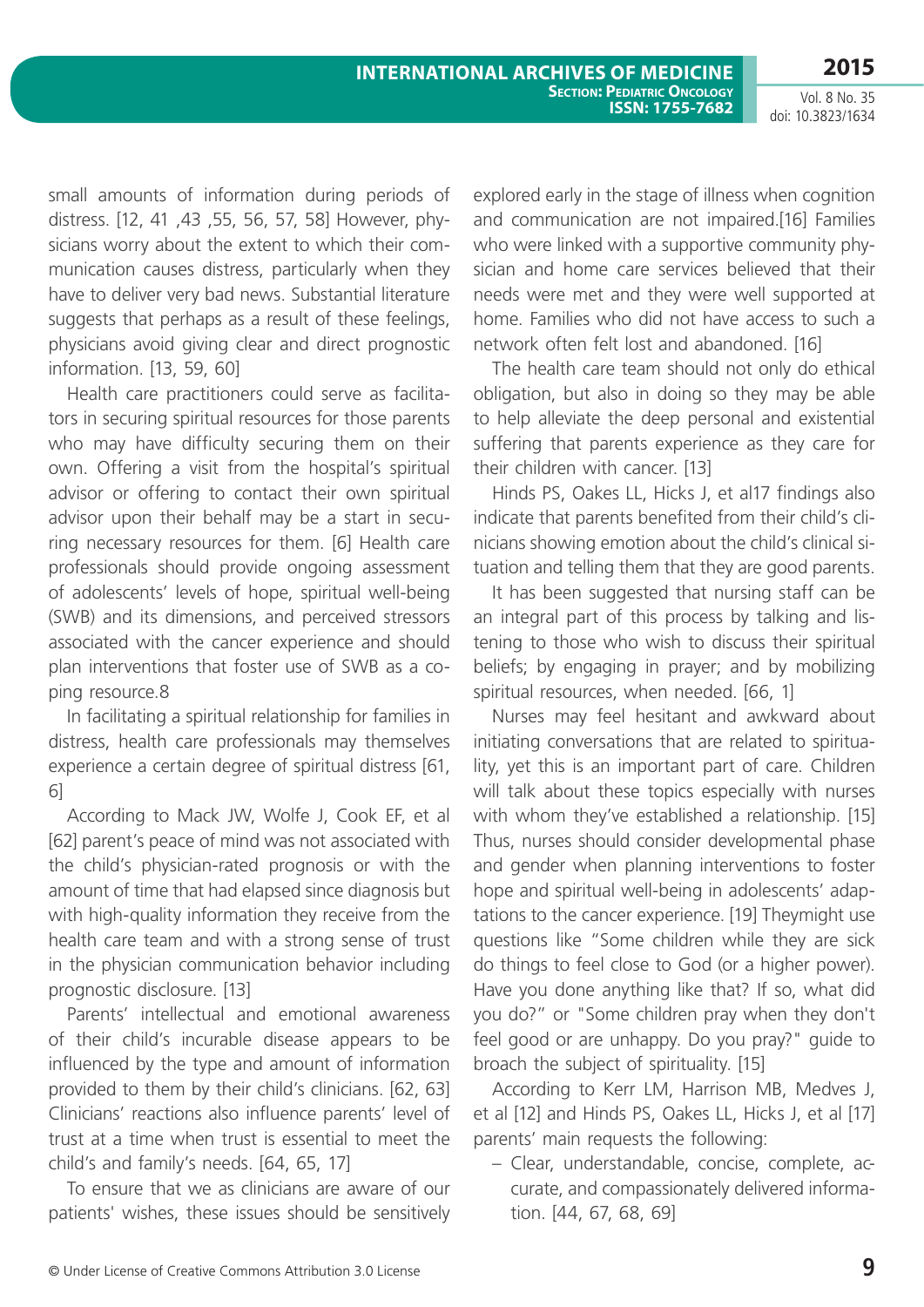- Clinicians respect and support parent's wishes, decisions, and efforts.
- Staff shows emotion about child's clinical situation, allow parent to vent, and show sincere care for child and parent.
- Parents prefer that clinicians convey respect for parental religious beliefs.
- Getting a full explanation of every test and treatment procedure your child goes through.
- Having your oncologist pass on a positive sense of hope to you, your child, and family.

Taken together, these findings suggest that physicians can play an important role in helping parents come to terms with the child's illness. [13]

## **Conclusion**

Pediatric cancer is a wide challenge for the patient, his/her family and the health care team. In this context they search several ways to find meaning for this journey facing anxiety, distress, hopeless, pain and sadness. Spirituality and faith, appear to be one of these ways, providing important factors in the childhood cancer journey. Much like a beacon serves to guide wayward ships in a storm, faith and spirituality can also serve as a guide during the often tumultuous journey of childhood cancer.6

This review was capable to verify that spirituality is considered a source of well-being and hope and has helped in the better management of the cancer's limitating conditions.

However, this review's limitation comprehends the fact that very little has been published regarding the spirituality in childhood cancer management. Thus, further studies are needed to fulfill this gap in the health care arena. In this context, this review is able to increase the awareness of health care professionals about their responsibility to identify the right moment to offer pediatric cancer patients' families spiritual support, providing to the child an unabridged and more humanized care. This article also has as objective to help parents to find other ways to cope with the disease's spiritual, psychological and social effects, bringing a body of knowledge about how spirituality can be an alternative to relieve the pain and turn them into a more proactive and integrated within the context of health quality improvement.

## **Acknowledgments**

We are grateful to the Suicidology Research group - Federal University of Ceará (UFC) / National Council for Scientific and Technological Development (CNPq). We would also like to thank the Scientific Writing Lab (LABESCI) – Faculty of Medicine, Federal University of Cariri (UFCA), and to the Laboratory of Scientific Methodology and Scientific Production (LAPESCI) – Faculty of Medicine, Estacio - FMJ.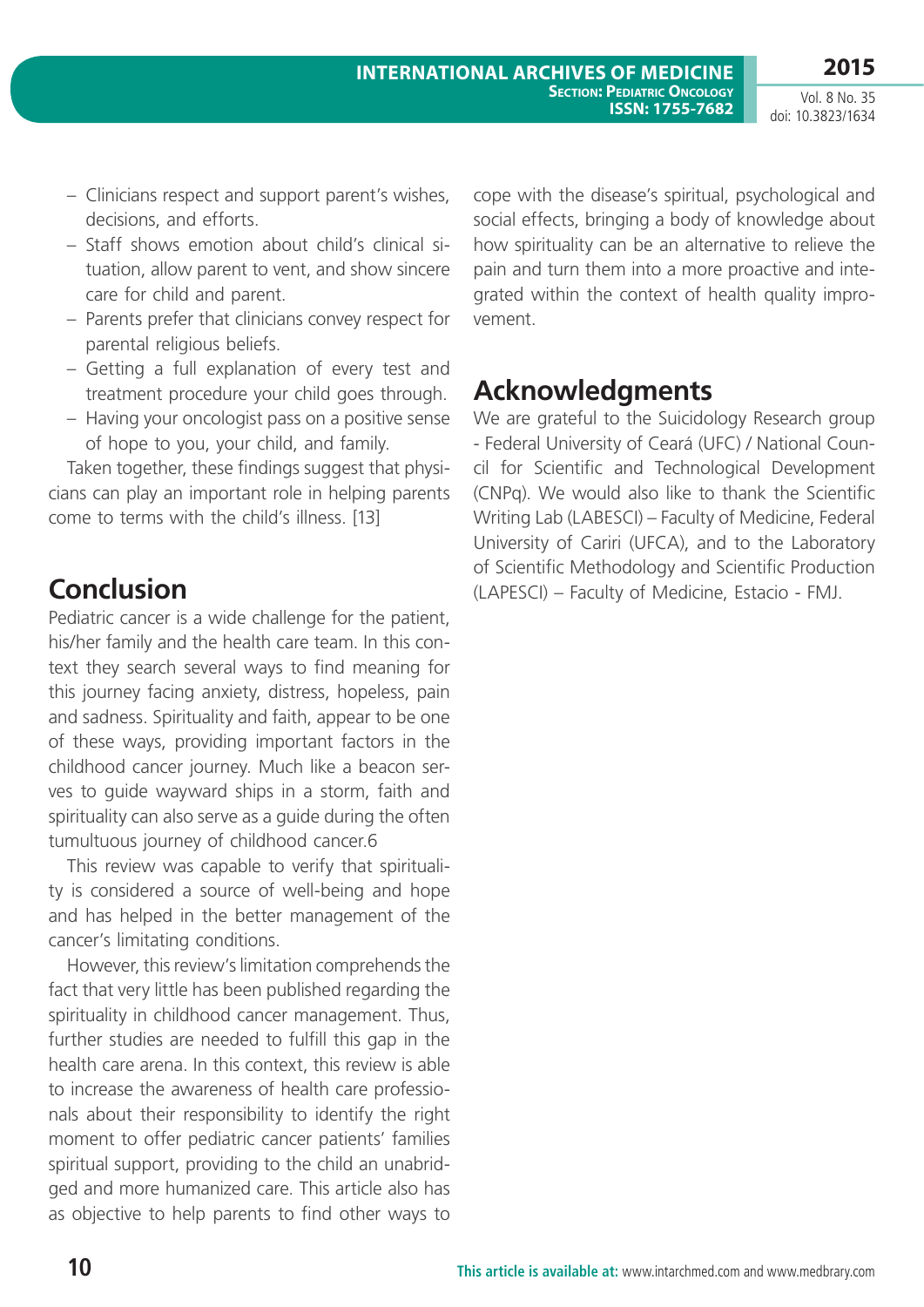## **References**

- **1.** Woodgate RL, Degner LF. A Substantive Theory of Keeping the Spirit Alive: The Spirit Within Children With Cancer and Their Families. J Pediatr Oncol Nurs 2003; 20(3): 103-19.
- **2.** Feyh JM, Levine GE, Clay K. Close Relatives Find Meaning to Cope With Cancer Diagnosis and Treatment of Family Members. Am J Hosp Palliat Care 2012; 29(8): 647-54.
- **3.** Initiative for Pediatric Palliative Care. About IPPC. http://ippcweb.org/about.asp. Accessed January 5, 2010.
- **4.** Lim J, Wong M, Chan MY, et al. Use of complementary and alternative medicine in paediatric oncology patients in Singapore. Ann Acad Med Singapore 2006; 35(11): 753-8.
- **5.** Oxford English Dictionary. (2005). Oxford English dictionary online. Retrieved June 8, 2005, from http://80-www.lib. uwaterloo.ca.proxy.lib.uwaterloo.ca/uwonly/weboed.html Patton, M. Q. (2002). Qualitative research and evaluation methods (3rd ed.). Thousand Oaks, CA: Sage.
- **6.** Schneider MA, Mannell RC. Beacon in the storm: an exploration of the spirituality and faith of parents whose children have cancer. Issues Compr Pediatr Nurs 2006; 29(1): 3-24.
- **7.** Haase JE. The adolescent resilience model as a guide to interventions. J Pediatr Oncol Nurs 2004; 21(5): 289-99.
- **8.** Hendricks-Ferguson V. Hope and spiritual well-being in adolescents with cancer. West J Nurs Res 2008; 30(3):385-401
- **9.** American Academy of Pediatrics. Committee on Bioethics and Committee on Hospital Care: Palliative care for children. Pediatrics 2000; 106: 351-357.
- **10.** Committee on Palliative and End-of-Life Care for Children and their Families: When Children Die: Improving Palliative and Endof -Life Care for Children and their Families. Washington, D.C.: National Academy Press, 2003.
- **11.** Mack JW, Hilden JM, Watterson J, et al. Parent and physician perspectives on quality of care at the end of life in children with cancer. J Clin Oncol 2005; 23(36): 9155-9161.
- **12.** Kerr LMJ, Harrison MB, Medves J, et al. Understanding the supportive care needs of parents of children with cancer: an approach to local needs assessment. J Pediatr Oncol Nurs 2007; 24(5): 279-93.
- **13.** Mack JW, Wolfe J, Cook EF, et al. Peace of mind and sense of purpose as core existential issues among parents of children with cancer. Arch Pediatr Adolesc Med 2009; 163(6): 519-24.
- **14.** Tamburro RF, Shaffer ML, Hahnlen NC, et al. Care goals and decisions for children referred to a pediatric palliative care program. J Palliat Med 2011; 14(5): 607-13.
- **15.** Kamper R, Van Cleve L, Savedra M. Children with advanced cancer: responses to a spiritual quality of life interview. J Spec Pediatr Nurs 2010; 15(4): 301-6.
- **16.** Zelcer S, Cataudella D, Cairney AE, Bannister SL. Palliative care of children with brain tumors: a parental perspective. Arch Pediatr Adolesc Med 2010; 164(3): 225-30.
- **17.** Hinds PS, Oakes LL, Hicks J, et al. "Trying to be a good parent" as defined by interviews with parents who made phase I, terminal care, and resuscitation decisions for their children. J ClinOncol 2009; 27(35): 5979-85.
- **18.** Servitzoglou M, Papadatou D, Tsiantis I, Vasilatou-Kosmidis H. Quality of life of adolescent and young adult survivors of childhood cancer. J Clin Oncol 2009; 24(5): 415-22.
- **19.** Hendricks-Ferguson V. Relationships of age and gender to hope and spiritual well-being among adolescents with cancer. J Pediatr Oncol Nurs 2006; 23(4): 189-99.
- **20.** Cannaerta N, Dierck de Casterle B, Grypdonck, M. Palliative care, care for lifea study of the specificity of residential palliative care. Qual Health Res 2004; 14(6):816-835.
- **21.** Contro NA, Larson J, Scofield S, et al. Hospital staff and family perspectives regarding quality of pediatric palliative care. Pediatrics 2004; 114(5): 1248-1252.
- **22.** Kreicbergs U, Valdimarsdottir U, Onelov E, et al. Talking about death with children who have severe malignant disease. N Engl J Med 2004; 351(12): 1175-1186.
- **23.** Haase JE, Heiney SP, Ruccione KS, Stutzer C. Research triangulation to derive meaning-based quality of life theory: Adolescent resilience model and instrument development. Int J Cancer Suppl 1999; 12: 125-31.
- **24.** Hinds PS, Martin J. Hopefulness and the self-sustaining process in adolescents with cancer. Nurs Res 1988; 37(6): 336-40.
- **25.** Peterman AH, Fitchett G, Brady MJ, et al. Measuring spiritual well-being in people with cancer: the functional assessment of chronic illness therapy-Spiritual Well-being Scale (FACIT-Sp). Ann Behav Med 2002; 24(1): 49-58.
- **26.** Ray A, Block SD, Friedlander RJ, et al. Peaceful awareness in patients with advanced cancer. J Palliat Med 2006; 9(6): 1359- 1368.
- **27.**Jaarsma TA, Pool G, Ranchor AV, Sanderman R. The concept and measurement of meaning in life in Dutch cancer patients. Psychooncology 2007; 16(3): 241- 248.
- **28.** Lethborg C, Aranda S, Cox S, Kissane D. To what extent does meaning mediate adaptation to cancer? The relationship between physical suffering, meaning in life, and connection to others in adjustment to cancer. Palliat Support Care 2007; 5(4): 377-88.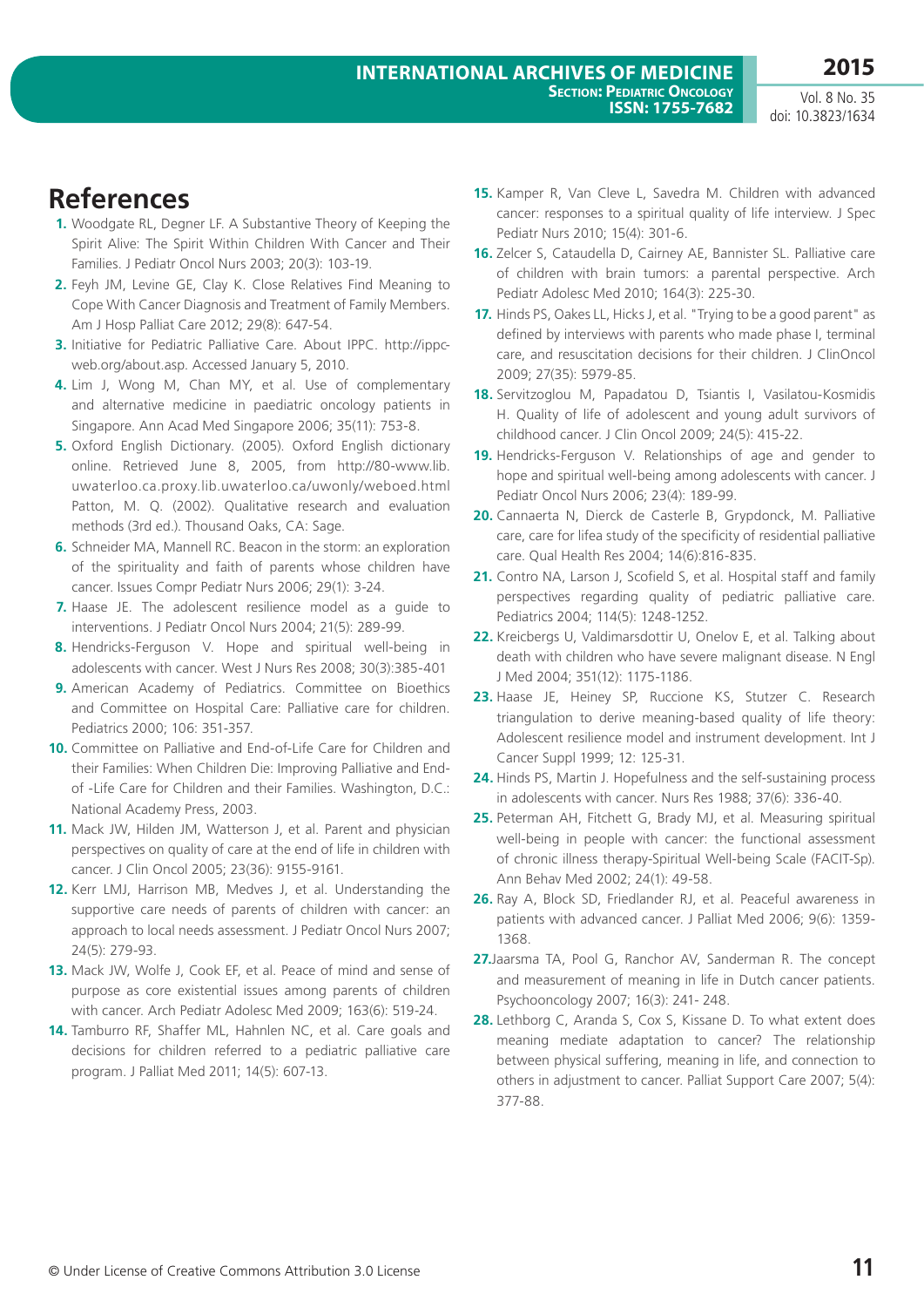- **29.** Steinhauser KE, Voils CI, Clipp EC, et al. "Are you at peace?" one item to probe spiritual concerns at the end of life. Arch Intern Med 2006; 166(1): 101-105.
- **30.** Hart D, Schneider D. Spiritual care for children with cancer. Semin Oncol Nurs 1997; 13(4): 263-70.
- **31.** Parry C, Chesler MA. Thematic evidence of psychosocial thriving in childhood cancer survivors. Qual Health Res 2005; 15(8): 1055-73.
- **32.** Zebrack BJ, Chesler MA. Quality of life in childhood cancer survivors. Psychooncology 2002; 11: 132-41.
- **33.** Fowler J. Stages of Faith. 1st edition. San Francisco, CA: Harper & Row; 1981.
- **34.** Christ GH, Lane JM, Marcove R. Psychosocial adaptation of long-term survivors of bone sarcoma. Journal of Psychosocial Oncology 1995; 13(4): 1-22.
- **35.** Tebbi CK, Mallon JC, Richards ME, Bigler LR. Religiosity and locus of control of adolescent cancer patients. Psychol Rep 1987; 61(3): 683-96.
- **36.** Soothill K, Morris SM, Harman JC, et al. Cancer and faith-Having faith: Does it make a difference among patients and their informal caregivers? Scandinavian Journal of Caring Sciences 2002; 16(3): 256-263.
- **37.**Landolt MA, Vollrath M, Ribi K. Predictors of coping strategy selection in paediatric patients. ActaPaediatrics 2002; 91: 954- 60.
- **38.** Hoekstra-Weebers JE, Jaspers JP, Kamps WA, Klip EC. Psychological adaptation and social support of parents of pediatric cancer patients: A prospective longitudinal study. J Pediatr Psychol 2001; 26(4): 225-35.
- **39.** Martinson IM, Leavitt M, Liu C, et al. Comparison of Chinese and Caucasian families caregiving to children with cancer at home: Part I. J Pediatr Nurs 1999; 14(2): 99-109.
- **40.** Martinson IM, Liu-Chiang CY, Yi-Hua L. Distress symptoms and support systems of Chinese parents of children with cancer. Cancer Nurs 1997; 20(2): 94-9
- **41.** Santacroce S. Uncertainty, anxiety, and symptoms of posttraumatic stress in parents of children recently diagnosed with cancer. J Pediatr Oncol Nurs 2002; 19(3): 104-11.
- **42.** Sawyer M, Antoniou G, Toogood I, et al. Childhood cancer: a 4-year prospective study of the psychological adjustment of children and parents. J Pediatr Hematol Oncol 2000; 22(3): 214- 20.
- **43.** Shields G, Schondel C, Barnhart L, et al. Social work in pediatric oncology: a family needs assessment. Soc Work Health Care 1995; 21(1): 39-54.
- **44.** Hinds PS, Oakes L, Furman W, et al. Decision making by parents and health care professionals when considering continued care for pediatric patients with cancer. Oncol Nurs Forum 1997; 24(9): 1523-8.
- **45.** Robinson MR, Thiel MM, Backus MM, Meyer EC. Matters of spirituality at the end of life in the pediatric intensive care unit. Pediatrics 2006; 118(3): 719-29.
- **46.** Kreichbergs U, Valdimarsdottir U, Onelov E, et al. Care related distress: a nationwide study of parents who lost their child to cancer. J ClinOncol 2005; 23(36): 9162-71.
- **47.**Committee on Palliative and End-of-Life Care for Children and their Families: When Children Die: Improving Palliative and Endof -Life Care for Children and their Families. Washington, D.C.: National Academy Press 2003.
- **48.** Jenkins RA, Pargament KI. Religion and spirituality as resources for coping with cancer. J psychosocOncol 1995; 13: 51-74.
- **49.** Cassel EJ. The nature of suffering and the goals of medicine. N Engl J Med 1982; 306(11): 639-45.
- **50.** Fife BL. The role of constructed meaning in adaptation to the onset of life- threatening illness. SocSci Med 2005; 61(10): 2132- 2143.
- **51.** Mack JW, Hilden JM, Watterson J, et al. Parent and physician perspectives on quality of care at the end of life in children with cancer. J Clin Oncol 2005; 23(36): 9155-9161.
- **52.** Barbarin OA, Chesler M. The medical context of parental coping with childhood cancer. Am J Community Psychol 1986; 14(2): 221-35.
- **53.** Fletcher PC, Clarke J. When your child has cancer: A discussion of factors that affect mothers' abilities to cope. J Psychosoc Oncol 2003; 21(3): 81-99.
- **54.** Spilka B, Zwa,rtjes WJ, Zwartjes GM. The role of religion in coping with childhood cancer. Pastoral Psychology 1991; 39(5): 295-304.
- **55.** Buckley, M. Childhood cancer: Meeting the information needs of families. Paediatric Nursing 2000; 12: 22-23.
- **56.** Chesler MA, Parry C. Gender roles and/or styles in crisis: an integrative analysis of the experiences of fathers of children with cancer. Qual Health Res 2001; 11(3): 363-84.
- **57.**Eden OB, Black I, MacKinlay GA, Emery AE. Communication with parents of children with cancer. Palliat Med 1994; 8(2): 105-14.
- **58.** Enskär K, Carlsson M, Golsäter M, et al. Parental reports of changes and challenges that result from parenting a child with cancer. J PediatrOncolNurs 1997; 14(3): 156-63.
- **59.** Christakis NA, Lamont EB. Extent and determinants of error in doctors' prog- noses in terminally ill patients: a prospective cohort study. BMJ 2000; 320 (7233): 469-472
- **60.** The AM, Hak T, Koëter G, Wal GVD. Collusion in doctor-patient communication about imminent death: an ethnographic study. West J Med 2001; 174(4): 247-53.
- **61.** Hart D, Schneider D. Spiritual care for children with cancer. SeminOncolNurs 1997; 13(4), 263-270.
- **62.** Mack JW, Wolfe J, Cook EF, et al. Hope and prognostic disclosure. J ClinOncol 2007; 25(35): 5636-42.
- **63.** Valdimarsdottir U, Kreichbergs U, Hauksdottir A, et al. Parents' intellectual and emotional awareness of their child's impending death to cancer: A population-based long-term follow-up study. Lancet Oncol 2007; 8(8): 706-14.